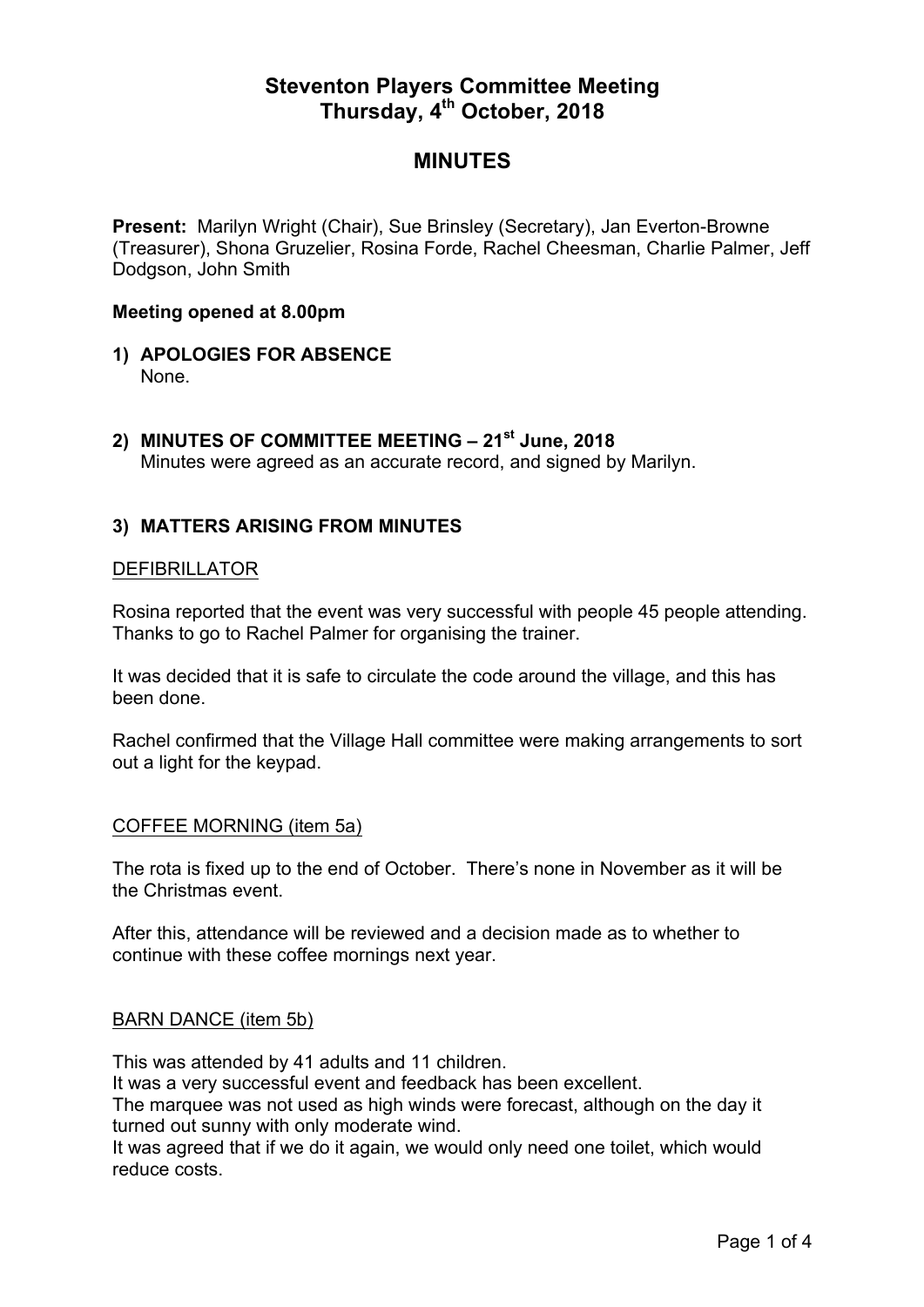There was discussion about whether it would be better to hold the event next year in the afternoon or evening. This to be discussed at a later meeting.

FILM CLUB EVENING (item 5c)

The date had to be changed from October  $5<sup>th</sup>$  to 19<sup>th</sup>, as the village hall was already booked for the  $5<sup>th</sup>$ .

The film will be 'Whisky Galore'. A Cassandra email has been circulated and Sue will publicise it again before the day. The licence has been arranged.

Rachel volunteered to buy the choc ices and keep them in her freezer until needed.

## **4) FINANCIAL REPORT**

Copy of notes attached.

Current total balance =  $£1326.50$ of which £617 is the Jane Austen fund (money from Ashe Park teas during last year's Jane Austen celebrations)

We made a loss of £451 on the Barn Dance. We have the funds this year so this is not a problem, but we will have to think carefully for future years.

The cost of the village defibrillator training, ie £300, was paid for out of the Jane Austen fund.

## **5) FORTHCOMING EVENTS**

## **a) Christmas Coffee Morning – November 24th**

This replaces the Christmas market, as no-one came forward to take over from Lisa. It is being organised by Steventon Players. The idea is to provide tea, coffee and cake, and to have stands/stalls run by local people.

After discussion of the options, the committee decided to charge for the refreshments. There will not be a cake table with cakes for sale, but any cake left over will be sold off at the end.

The possibility of a 'nearly-new' toys stand was discussed, and it was agreed that this was an excellent idea but would take a lot of organising. It was agreed to do this as a separate event at a later date.

Stands/stalls to be included:

- Refreshments (VARIOUS PEOPLE TBC)
- Church merchandise (?)
- Local Christmas cards and Calendar (JEFF)
- Book stall (JOHN)
- Barnados stall (JULIA BURKE)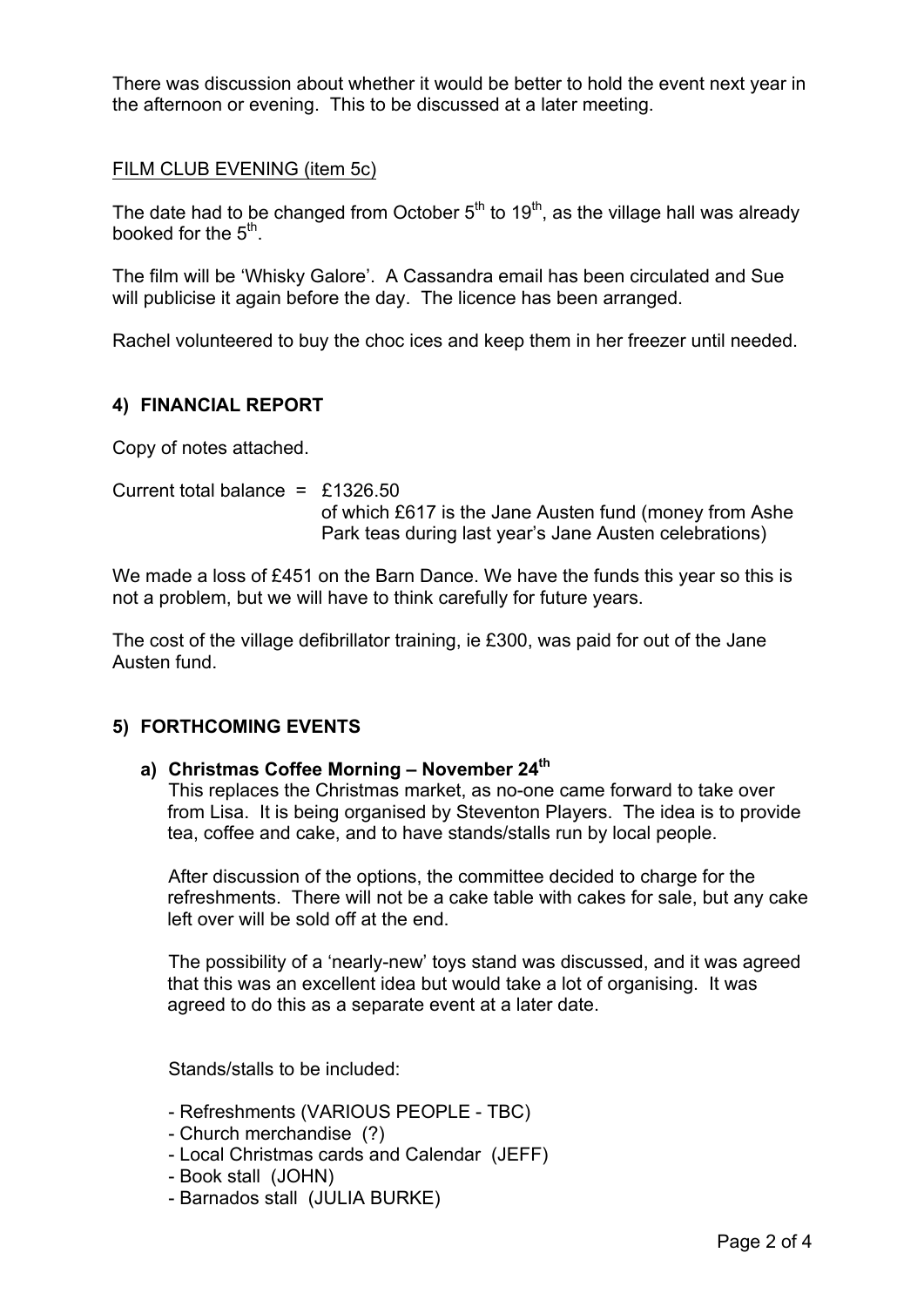- Christmas cake raffle (MIKE BRINSLEY)
- General raffle (SUE)
- **b) Seniors' Christmas Lunch – Thursday 20th December** To be organised on the same basis as last year.

**Children's Christmas party – December 15th** This will also go ahead as last year.

### **c) Panto 2019**

(Hall booked for March  $18^{th} - 23^{rd}$ )

Charlie and Marilyn confirmed that the production will in essence be based on HMS Pinafore, but will definitely have a 'panto' element to it. The script is mostly completed, and they will soon be arranging a meeting for those interested in taking part.

Rachel now has a team of people to help her with set design and production.

## **6) ANY OTHER BUSINESS**

#### **a) Rolling Supper**

Charlie is organising this again this year, and Nick Martin will be taking over next year.

Charlie reported there had been a good early response to his email, and that a venue has been agreed for the coffee course.

This is a fund-raising charity event, and after discussion, it was agreed to increase the charge for the event to £10 per person for those not providing a course. For those providing a course a donation will be voluntary. Once again the charity to be the Basingstoke Food Bank, as last year.

Jan produced a letter received from Basingstoke Food Bank, thanking us for last year's donation.

#### **b) Publicising remaining events 2018**

It was agreed to circulate a reminder about the remaining events for this year.

### **c) Anvil Concert**

At the end of September Steventon Singers took part in the Festival of Choirs "Voices Together" concert at the Anvil. A dozen local choirs took part, bringing together around 260 adults and 60 children from both large and small groups of singers. They performed to a virtually full auditorium of nearly 700 people. Learning the mixed and demanding repertoire was hard work for those who don't read music, but many had enjoyed the opportunity to meet and rehearse with other choirs, and all agreed that they were delighted to have taken part in what was a most enjoyable evening.